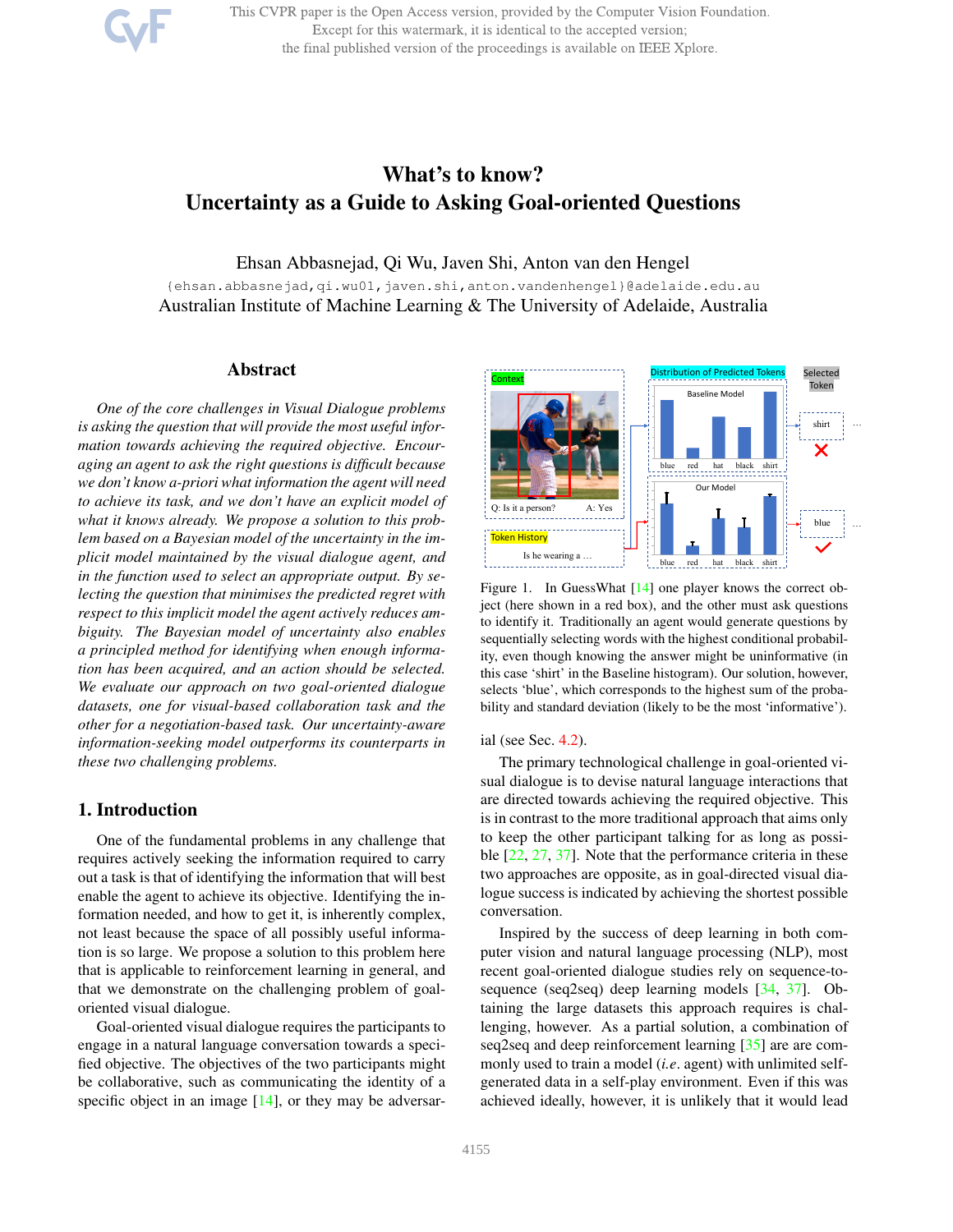to an agent capable of carrying out the complex reasoning needed to devise the next interaction that will recover exactly the information required to achieve an as yet unspecified objective.

Ideally, rather than learning to generate questions solely by reinforcement learning, the method should calculate the question that, when answered, will provide the most useful information for achieving the agent's objective. The direct approach would require enumerating everything the agent might ever need to know, and the value of each such piece of information towards achieving its as yet unspecified objective. This would allow the identification of the missing piece of information that is most critical to achieving the agent's objective, and the formulation of a corresponding question.

This direct approach is infeasible because the agent has the capacity to store all of the information it might need to hold about the task, the intention of its counterpart, the image, and so on. Additionally, in the current state of the art approaches, this information is stored implicitly in the weights of a neural network. Defining the scope of such an information store is impossible, which makes measuring its information content infeasible. Explicitly relating the information stored to the agent's objective is similarly infeasible. This makes it impossible to directly identify the question that will provide the most useful information towards achieving the agent's objective.

Visual dialogue models trained using reinforcement learning already learn to estimate the value of a particular question as a step towards achieving their objective. This is represented in the model's value function. All that is required is a method for identifying the gaps in the model's internal information. We could then combine these information gaps with the learned policy to identify the most useful question.

Given that the models in question represent their internal information implicitly, a good approximation of the model's information gaps is available in the uncertainty of its internal state. By propagating the model's internal uncertainty through the question generation process we can thus identify questions that best reflect the model's ambiguity in achieving its objective. This is as compared to the current process that selects the question the model is most certain about (see Fig. 1).

We thus propose an *information-seeking decoder* (see Fig. 2) that chooses each word in a question based on its uncertainty about the environment and conditioned on the history of the conversations. We prove this leads to the minimum *expected regret*. An additional benefit of having an accessible estimate of a model's uncertainty is that it allows a more systematic identification of the point at which enough information has been gathered to make the required decision.

We evaluate our model primarily on the well-known collaborative goal oriented visual dialogue problem Guess-What [14]. To demonstrate that it is equally applicable to (non-collaborative) negotiation tasks we also relate its performance on Deal or No Deal [21]. GuessWhat is a visual dialogue game between two agents in which they cooperate to identify one of many objects in an image. Deal or No Deal challenges two players to partition a collection of items such that each is assigned to one only player. In contrast to GuessWhat, this game is semi-cooperative in that one player can win more than their counterpart. Our approach significantly outperforms the baseline on both tasks. Our framework is summarised in Fig. 2.

Overall, our contributions are fourfold:

- We propose a Bayesian Deep Learning method for quantifying the uncertainty in the internal representation of a Reinforcement Learning model. This is significant as it provides a theoretically sound method for propagating uncertainty to the output space of the model.
- We describe an uncertainty-aware information-seeking decoder for goal-oriented conversation that actively formulates questions that will provide the information the agent needs to achieve its objective.
- We devise a method that exploits the confidence of the predictor as a measure to indicate if the model has enough information to produce an accurate output. We show this approach is effective and leads to fewer rounds of conversation for a goal to be achieved.
- We show that in both visual and textual dialogue challenges, whether cooperation or adversarial behaviour is desired, our approach outperforms the baselines. To the best of our knowledge, this is the first approach that works well across domains and tasks.

## 2. Related Work

Goal-oriented dialogue Dialogue generation [22, 23, 29, 3] has been studied for many years in the NLP literature, and has many applications. Dialogue generation is typically viewed as a Seq2Seq problem, or formulated as a statistical machine translation problem [26, 29, 2]. Recently, dialogue systems have been extended to the visual domain. For example, Das *et al*. [11] proposed a visual dialogue task that allows a machine to chat with a human about the content of a given image. Goal-oriented dialogue requires the agent understand a user request and complete a related task with a clear goal within a limited number of turns. Early goal-oriented dialogue systems [38, 41] model conversation as partially observable Markov Decision Processes (MDP) with many hand-crafted features for the state and action space representations, which restrict their usage to narrow domains. Bordes *et al*. [8] propose a goal-oriented dialogue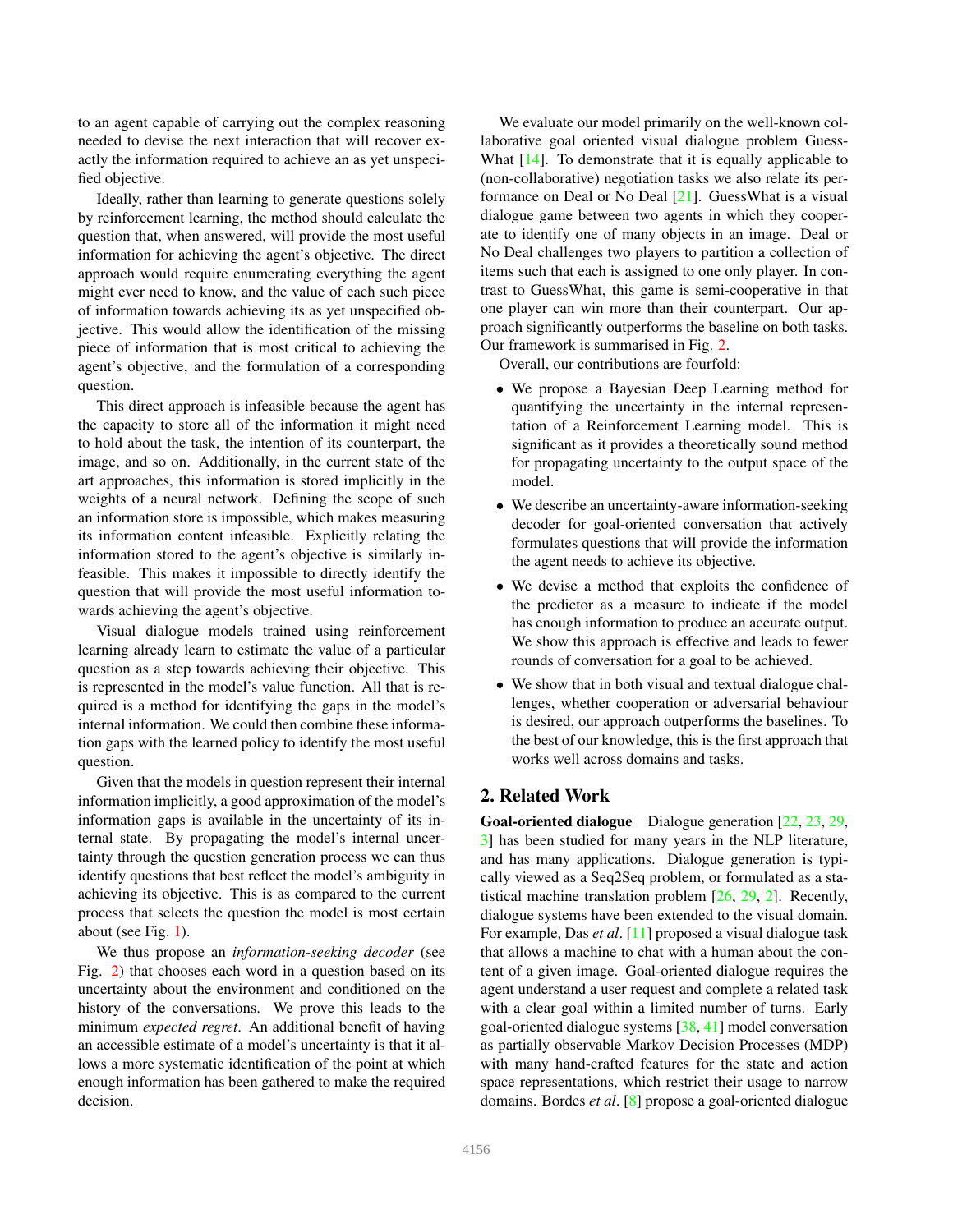

Figure 2. The framework in two applications in this paper: we develop a generic information-seeking decoder for dialogue systems. Our decoder selects each word optimistically with an upper bound on the reward to maximise the information obtained (details in Sec. 3.2). Samples from the reward posterior is taken by applying dropout to the context variable of the RNN which provably performs variational inference (see Eq. 1 and the Supplements for details).

test-bed that requires a user chat with a bot to book a table at a restaurant. In visual goal-oriented dialogue De Vries *et al*. [14] propose a guess-what game style dataset, where one person asks questions about an image to guess which object has been selected, and the second person answers questions as yes/no/NA.

RL in dialogue generation Reinforcement learning (RL) has been applied in many dialogue settings. Li *et al*. [22] simulate two virtual agents and hand-craft three rewards to train the response generation model. Recently, some works [6, 32] make an effort to integrate the Seq2Seq model and RL. RL has also been widely used to improve dialogue managers, which manage transitions between dialogue states [25, 28]. In visual dialogue, Das *et al*. [11] use reinforcement learning to improve cooperative bot-bot dialogues, and Wu *et al*. [40] combine reinforcement learning and generative adversarial networks (GANs) to generate more human-like visual dialogues. In [12], Das *et al*. introduce a reinforcement learning mechanism for visual dialogue generation. They establish two RL agents corresponding to question and answer generation respectively, to finally locate an unseen image from a set of images. The question agent predicts the feature representation of the image and the reward function is given by measuring how close the representation is compared to the true feature.

Uncertainty There are typically two sources of uncertainty to be considered: *Aleatoric* and *Epistemic* [19]. The former addresses the noise inherent in the observation while the later captures our ignorance about which model generated our data. Both sources can be captured with *Bayesian deep learning* approaches, where a prior distribution over the model weights is considered. However, performing Bayesian inference on a deep neural network is challenging and computationally expensive. One simple technique that has recently gained attention is to use Monte Carlo [1] dropout sampling which places a Bernoulli distribution over network weights [16, 17, 5, 4].

Most recently, Lipton *et al*. [24] proposed a Bayes-by-Backprop Q-network (BBQ-network) to approximate the Q-function and the uncertainty in its approximation. It encourages a dialogue agent to explore state-action regions in which the agent is relatively uncertain in its action selection. However, the BBQ-network only uses Thompson sampling to model the distribution of rewards for the words in a Bayesian manner and ignores the uncertainty in the estimators. This can lead to very uncertain decisions about confident actions or vice versa. Our method, on the other hand, models both the uncertainty in the actions (i.e. word choices), and the estimators, by directly incorporating the variance in the sampling procedure. We also provide a theoretical justification for the selection which is guaranteed to minimise regret.

## 3. Goal-oriented Dialogue Systems

We ground our goal-oriented dialogue problem as an interactive game between two agents for a collection of items. The items are either 1) multiple objects in an image for one agent to identify by asking the other questions, or 2) objects for the agents to split by negotiation. Conditioned on this game, once enough information is gathered, a *Guesser* takes the dialogue history and predicts the goal. The game is a success when the goal is achieved. The game between these two agents effectively simulates real natural language based conversation to achieve a particular goal, e.g. uncovering an unknown object, or an agreed split.

Each game is defined as a tuple  $(I, D, O, o^*)$ , where I is the observed collection,  $D$  is the dialogue with  $T_{\text{dialogue}}$ rounds of conversation pairs  $(W_j, W'_j)_{j=1}^{T_{\text{dialogue}}}$  and  $W_j =$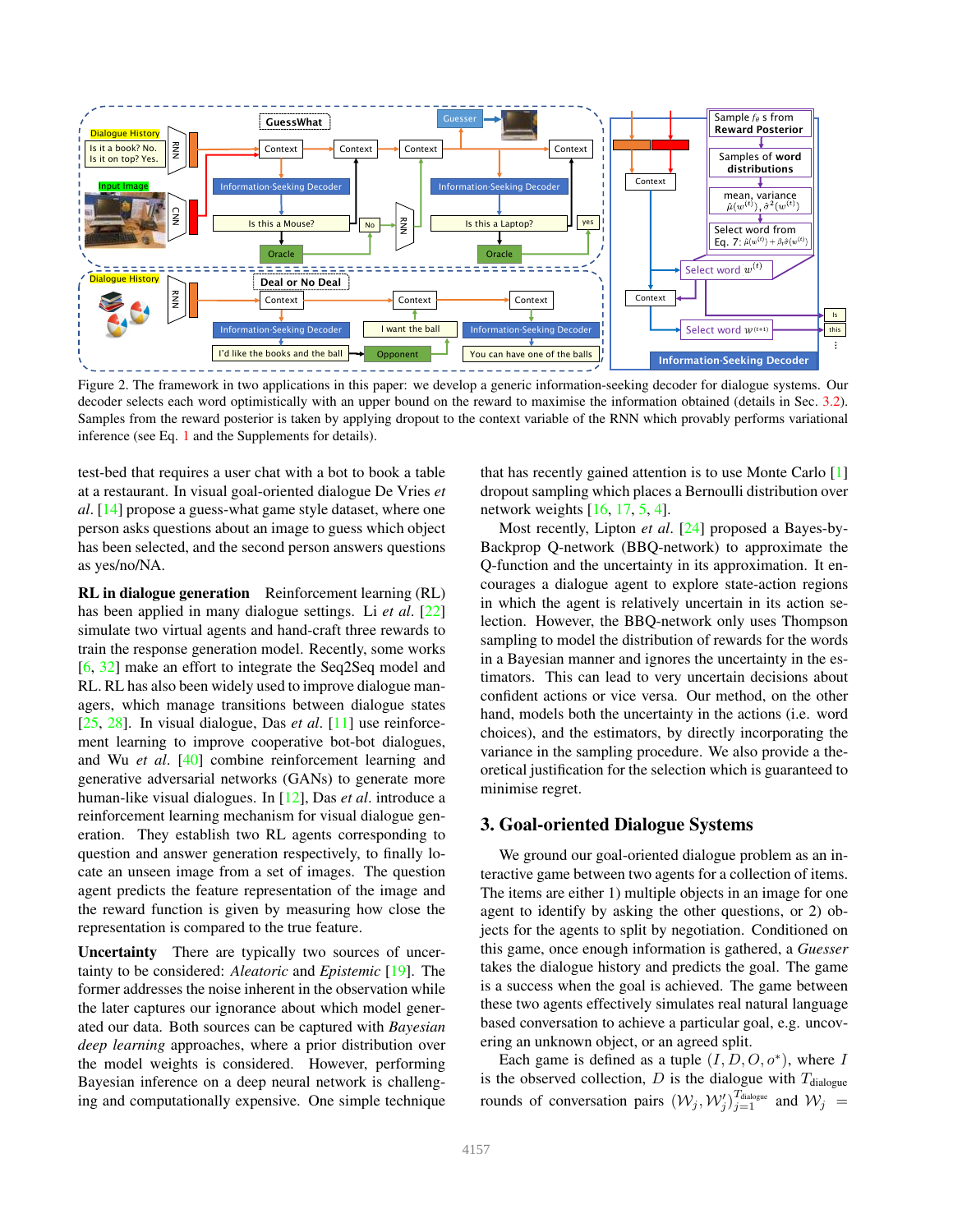$(w^{(t)})_{t=1}^{M_j}$  is a sequence of  $M_j$  tokens  $w^{(t)}$  with a a predefined vocabulary V, and  $W'_j$  is the response.  $O = (o_n)_{n=1}^{N_o}$ is the list of objects, where  $N<sub>o</sub>$  is the number of candidate objects in the collection.  $o^*$  is the target or a list of targets. In the GuessWhat game  $[14]$ ,  $o^*$  is a target object that the dialogue refers to. In the Deal or No Deal [21], it is a list of target objects that the negotiator agent is interested in.

Given an input collection I, an initial statement  $W_1$  is generated by sampling from the model until the stop token is encountered. Then the counterpart agent receives the statement  $W_1$ , and generates the answer  $W'_1$ , the pair  $(W_1, W'_1)$  is appended to the dialogue history. We repeat this loop until the end of dialogue token is sampled, or the number of questions reaches the maximum. Finally, the *Guesser* takes the whole dialogue D and the object list O as inputs to predict the goal. We consider the goal reached if  $o^*$  is selected.

#### 3.1. RL for Dialogue Generation

We model dialogue generation as a Markov Decision Process (MDP) to be solved by using a reinforcement learning  $(RL)$  agent  $[35]$ . The agent interacts with the environment over a sequence of discrete steps in which we have the dialogue generated based on the collection  $I$  at time step  $t$  in round  $T$ , the state of agent with the history of conversation pairs and the tokens of current question generated so far:  $S_t = (I, (W_j, W'_j)_{j=1}^{T-1}, (w_T^{(t)})_{t=1}^m)$ , where  $t = \sum_{k=1}^{T-1} M_k + m$ . The action of agent is to choose the subsequent token  $w_T^{(t+1)}$  from the vocabulary V (we drop  $T$  for brevity). Depending on the action the agent takes, the transition between two states falls into one of the following:

1)  $w^{t+1}$  = end of statement: The current statement is finished, it is the other agent's turn.

2)  $w^{t+1}$  = end of dialogue: The dialogue is finished, the *Guesser* selects the output from list O.

3) Otherwise, the newly generated token  $w^{t+1}$  is appended to the current statement, the next state  $S_{t+1}$  =  $(I, (W_j, W'_j)_{j=1}^{T-1}, (w_T^{(t)})_{T=1}^{m+1}).$ 

The maximum length of a statement  $W_j$  is  $M_{max}$ , and the maximum number of rounds in a dialogue is  $T_{\text{dialogue}}$ . Therefore, the number of time steps  $t$  of any dialogue are  $t \leq M_{max} * T_{\text{dialogue}}$ . We use the stochastic policy  $\pi_{\theta}(w|S)$ , where  $\theta$  represents the parameters of the deep neural network that produces the probability distributions for each state. The goal of the policy learning is to estimate the parameter  $\theta$ . At the end of the dialogue, a decision about the unknown goal is made for which a reward is given by the environment. RL seeks to maximise the expected reward.

After a complete dialogue is generated, we update the RL agent's parameters based on the outcome of the dialogue. Let  $r_{w(t)}$  be the reward for achieving the goal after completing the dialogue,  $\gamma$  be a discount factor, and b be

a bias function estimating the running average of the completed dialogue rewards so far<sup>1</sup>. Let future reward R for an action  $w^{(t)}$  be  $R(w^{(t)}) = \mathbb{E}\big[\sum_{i=0}^{\infty} \gamma^{i} (r_{w^{t+i}} - b(w^{t+i}))\big]$ where expectation is with respect to the policy  $\pi$ . The parameters of this model comprising of the policy and the bias function are then optimised using gradient policy theorem [36] and REINFORCE [39]. The policy determines how a statement is made in a dialogue system. Note that at each step there is an estimation of the reward (which is never directly observed) for each word in the RL and the observable reward is only given to the complete dialogue. Upon receiving the reward for the complete dialogue the parameters are accordingly updated. Utilising this estimation of the reward at each stage and a particular choice of the word strategy, a sequence of words is generated.

In the subsequent section we discuss a particular strategy that utilises the uncertainty in the policy (model) and seeks to provide a better approach for exploration of the space of possible dialogues. Moreover, since REINFORCE is a Monte Carlo estimate that is known to have a high variance, there is an additional source of uncertainty in evaluation of the expected rewards. As such, it is essential to consider uncertainty in policies manifesting in word choices.

#### 3.2. Information-seeking Decoder

The decoder's objective is, given the dialogue thus far, to choose the subsequent word such that the resulting response is most "informative". To that end, we assume there is an underlying reward for each word  $r_{w(t)}$  at step t that we seek to uncover by exploring the space of actions (tokens in the vocabulary). A common practice is to model this value as the output of a *deterministic* function  $f_{\theta}(w^{(t)}) : V \to \mathbb{R}$ parameterised by  $\theta$  such as a neural network for sequential problems (e.g. LSTMs [18] or GRUs [9]). To select the subsequent action using this function one can greedily select the action with highest value or sample from a softmax (categorical distribution) built from this function.

However, this approach does not account for the uncertainty in the prediction of the reward  $r_{w(t)}$ . This uncertainty has two main sources, (1) model uncertainty which is due to the imperfections in the parameters and (2) prediction uncertainty which is due to the lack of information about each action and its consequence. We choose a prior for the parameters and update them with the likelihood of the dialogue observations to obtain the posterior distribution in a Bayesian manner. The posterior at round  $T$  is:

$$
p(\boldsymbol{\theta}|\mathcal{R}_t, D_t, I) = \frac{1}{Z} \prod_t p(w^{(t)} | (\mathcal{W}_j, \mathcal{W}_j')_{j=1}^{T-1}, \mathcal{R}_t, I, f_{\boldsymbol{\theta}}) p(\boldsymbol{\theta})
$$
\n(1)

where Z is the normaliser and  $p(\theta)$  is a prior for the parameters. Here,  $\mathcal{R}_t = r_{w(1)}, \dots, r_{w(t)}$  is the set of rewards collected up to step  $t$  in the dialogue. This formulation has a

<sup>&</sup>lt;sup>1</sup>This bias function reduces the variance of the estimator.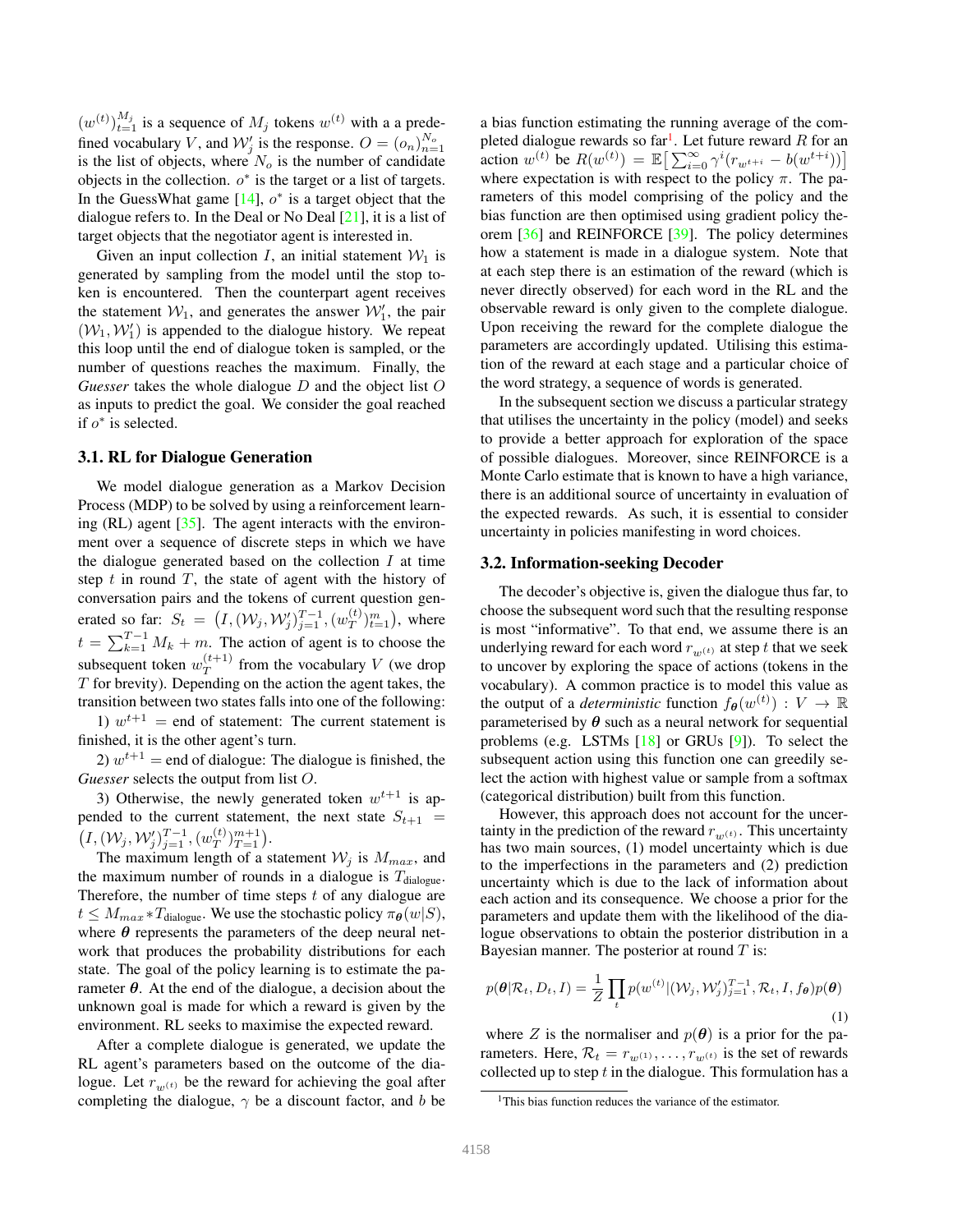self-regularising behaviour that, unlike likelihood maximisation, is less susceptible to a local optima and performs better in practice. The predictive distribution of rewards from which each word is chosen becomes<sup>2</sup>:

$$
p(r_{w^{(t+1)}}|w^{(t+1)}, \mathcal{R}_t, D_t, I)
$$
  
= 
$$
\int p(r_{w^{(t+1)}}|w^{(t+1)}, f_{\theta})p(\theta|\mathcal{R}_t, D_t, I)d\theta
$$
 (2)  

$$
\approx \frac{1}{N} \sum_{i=1}^N p(r_{w^{(t+1)}}|w^{(t+1)}, f_{\theta}^{(i)}), f_{\theta}^{(i)} \sim p(\theta|\mathcal{R}_t, D_t, I)
$$

where  $N$  is the number of samples for the Monte Carlo estimation of the integral and

$$
p(r_{w^{(t+1)}}|w^{(t+1)}, f_{\theta}) = \text{softmax}(f_{\theta}(w_1^{(t+1)}), \dots, w_{|V|}^{(t+1)})
$$
\n(3)

where  $|V|$  is the size of the dictionary. However, the posterior  $p(\theta|\mathcal{R}_t, D_t, I)$  in Eq.1 does not have a closed-form solution. Thus, we resort to variational inference  $[15]$ , the details of which is provided in the Supplements. In a nutshell, inspired by  $[16, 17]$  we show that the posterior is approximated by a particular mixture model which is equivalent to performing typical MAP with dropout regularisation for dialogue generation. Further, the Monte Carlo estimate in Eq.2 is efficiently computed by applying dropout  $N$  times in the RNN network (note we take  $N$  context variables in Fig. 2). Hence, the mean and variance of the rewards computed from the posterior are:

$$
\hat{\mu}(w^{(t)}) = \frac{1}{N} \sum_{i=1}^{N} f_{\theta}^{(i)}(w^{(t)})
$$
\n(4)

$$
\hat{\sigma}^{2}(w^{(t)}) = \frac{1}{N} \sum_{i=1}^{N} \left( f_{\theta}^{(i)}(w^{(t)}) - \mu(w^{(t)}) \right)^{2} + \tau^{-1}
$$
 (5)

where  $\tau$  is the precision parameter. Using Chebyshev's inequality, we have:

$$
p\left(\left|f_{\boldsymbol{\theta}}(w^{(t)}) - \hat{\mu}(w^{(t)})\right| < \beta_t \hat{\sigma}(w^{(t)})\right) \ge 1 - \frac{1}{\beta_t^2} \tag{6}
$$

which means for  $\beta_t > 0$ , with high probability we have  $|f_{\theta}(w^{(t)}) - \hat{\mu}(w^{(t)})| < \beta_t \hat{\sigma}(w^{(t)})$  for a random function  $f_{\theta}(w^{(t)})$ . Hence we have an *upper bound* on the random function  $f_{\theta}$  with high probability:

$$
f_{\theta}(w^{(t)}) \quad < \quad \hat{\mu}(w^{(t)}) + \beta_t \hat{\sigma}(w^{(t)}) \tag{7}
$$

Selecting an action (word) with this upper bound both accounts for the estimation of the high–reward values by  $\hat{\mu}(w^{(t)})$  and the uncertainty in this estimation for the given word  $\hat{\sigma}(w^{(t)})$ . In this bound,  $\beta_t$  controls how much the uncertainty is taken into account for selecting a word. Furthermore, it is clear that with  $\beta_t \rightarrow 0$  this upper bound

approaches greedy selection. In the reinforcement learning context, this approach mediates the exploration-exploitation dilemma by changing  $\beta_t$ .

This upper-bound is inspired by the Upper Confidence Bound (UCB) which is popular in multi-armed bandit problems [10]. A similar upper bound for Gaussian processes was proposed in [30]. However, this bound for neural networks, in particular for dialogues systems, is novel.

Expected Regret and Information For a dialogue agent, a metric for evaluating performance is cumulative regret, that is the loss due to not knowing the best word to choose at a given time. Suppose the best action at round t is  $w_*^{(t)}$ for our choice  $w^{(t)}$  , we incur instantaneous expected regret,  $\rho_t = \mathbb{E}_{f_{\theta}}\big[ f_{\theta}(w_*^{(t)}) - f_{\theta}(w^{(t)}) \big].$  The cumulative regret  $\rho'_T$ after  $T$  rounds is the sum of instantaneous expected regrets:  $\rho'_T = \sum_{t=1}^T \rho_t$ . Note that neither  $\rho_t$  nor  $\rho'_T$  are ever revealed during dialogues generation. Our expected regret at each round is bounded as

$$
\rho_t < \mathbb{E}_{f_{\boldsymbol{\theta}}} \left[ \hat{\mu}(w^{(t)}) + \beta_t \hat{\sigma}(w^{(t)}) - f_{\boldsymbol{\theta}}(w^{(t)}) \right] < 2\beta_t \hat{\sigma}(w^{(t)}) \tag{8}
$$

where the first inequality is due to  $f_{\theta}(w_*^{(t)}) < \hat{\mu}(w^{(t)}) +$  $\beta_t \hat{\sigma}(w^{(t)})$  and the second one is because  $|f_{\theta}(w^{(t)}) \left|\hat{\mu}(w^{(t)})\right| \leq \beta_t \hat{\sigma}(w^{(t)}), \text{ then } -f_{\theta}(w^{(t)}) \leq -\hat{\mu}(w^{(t)}) +$  $\beta_t \hat{\sigma}(w^{(t)})$ . Therefore, we have

$$
\rho'_T \quad < \quad 2 \sum_t \beta_t \hat{\sigma}(w^{(t)}) \tag{9}
$$

As such, the expected regret for each word selected is bounded by the standard deviation of the predicted reward. When we choose words with high standard deviation, we actively seek to gain more information about the uncertain words to effectively reduce our expected regret.

Further, let's assume the predictive distribution is near Gaussian with mean and variance  $\hat{\mu}(w^{(t)}), \hat{\sigma}^2(w^{(t)})$  (which considering the central limit theorem is natural). The entropy is then  $\frac{1}{2} \log(2\pi e \hat{\sigma}^2(w^{(t)}))$ . Hence, selecting actions with higher uncertainty is also justified from an information-theoretic perspective as means of selecting informative words. In a dialogue system, when uttering a sentence with length  $T$  the information we can obtain is at most (using the union bound)  $\frac{1}{2} \sum_{t}^{T} \log(2\pi e \hat{\sigma}^{2}(w^{(t)}))$ . An alternative to using the approach in Eq. 7 is to choose the words with highest entropy (the most informative words). However, that is an extreme case that will lead the RL algorithm to continuously explore the dialogue space.

#### 3.3. Stopping Dialogue

One of the key challenges in a goal-oriented dialogue system is to identify the point at which the agent has sufficient information to make the required decision. We specified above that the probability of the unknown goal given the dialogue thus far is  $p(o_{t+1}|D_t)$ . The uncertainty in

<sup>&</sup>lt;sup>2</sup>An alternative view is that we model  $f_{\theta}$  as a stochastic function and choose words accounting for their uncertainty.  $f_{\theta}$  is fully realised by its parameters  $\theta$ , hence we use the uncertainty in the functional and the parameters interchangeably.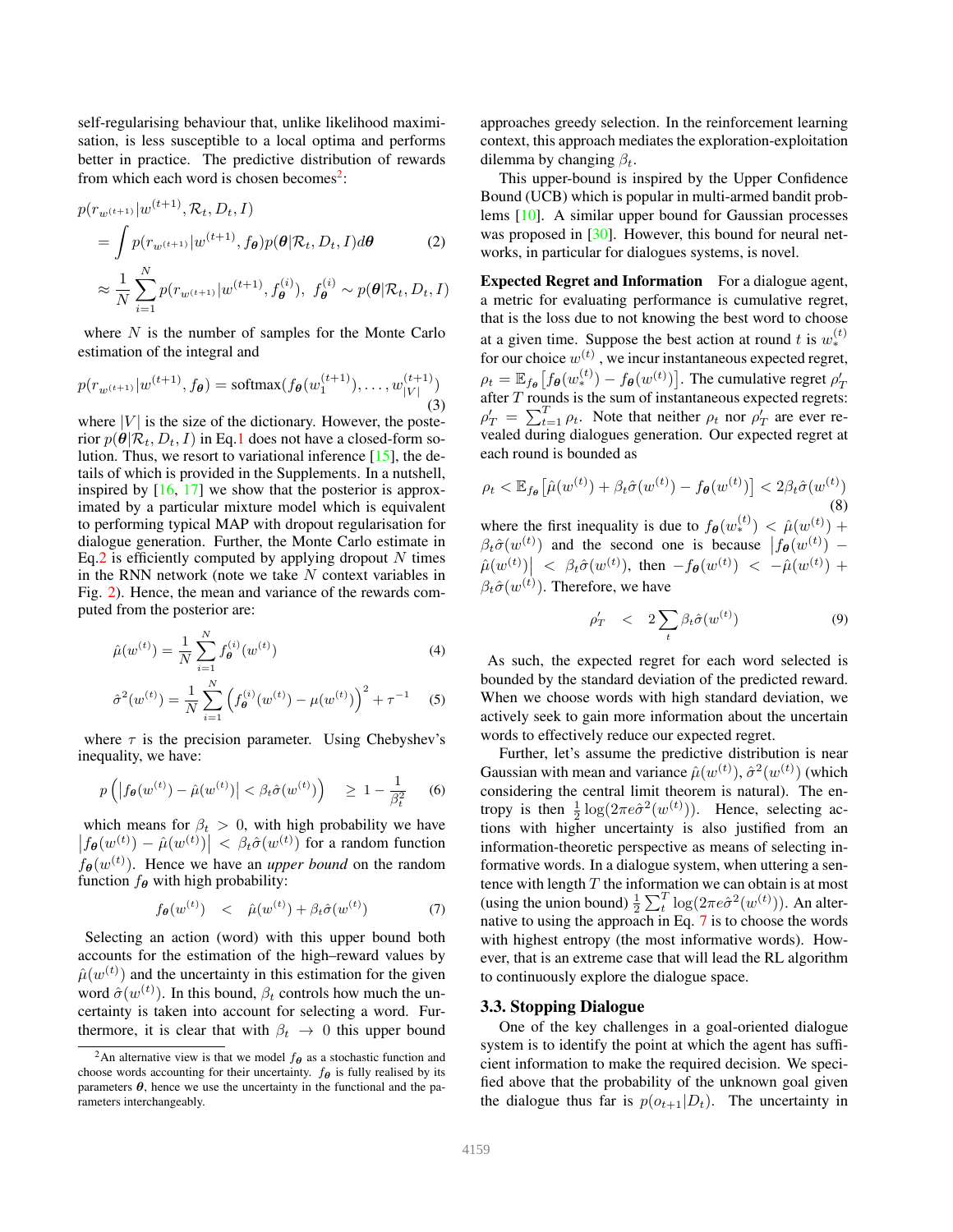| <b>Algorithm 1</b> Training information-seeking dialogues |                                                                                                                   |  |  |  |  |
|-----------------------------------------------------------|-------------------------------------------------------------------------------------------------------------------|--|--|--|--|
|                                                           | 1: for Each update do                                                                                             |  |  |  |  |
| 2:                                                        | # Generate trajectories                                                                                           |  |  |  |  |
| 3:                                                        | $\triangleright$ Select K of the objects/items<br>for $k = 1$ to K do                                             |  |  |  |  |
| 4:                                                        | Pick target objects $o_k^* \in O_k$                                                                               |  |  |  |  |
| 5:                                                        | Set $D_t$ to initial input collection                                                                             |  |  |  |  |
| 6:                                                        | $\triangleright$ Generate $(\mathcal{W}_j, \mathcal{W}'_j)$ pairs<br>for $j = 1$ to $T_{\text{dialogue}}$ do      |  |  |  |  |
| 7:                                                        | while $w^{(t+1)}$ not <stop> do</stop>                                                                            |  |  |  |  |
| 8:                                                        | Sample $f_{\mathbf{\theta}}^{(n)} \sim p(f_{\mathbf{\theta}}   \mathcal{W}_i, \mathcal{R}_t), n = 1, \ldots, N$   |  |  |  |  |
| 9:                                                        | Set $\hat{\mu}(w^{(t)}), \hat{\sigma}(w^{(t)})$ from $f_{\mathbf{a}}^{(n)}$                                       |  |  |  |  |
| 10:                                                       | $w^{(t+1)} = \arg \max_{w} \hat{\mu}(w) + \beta_t \hat{\sigma}^2(w)$                                              |  |  |  |  |
| 11:                                                       | end while                                                                                                         |  |  |  |  |
| 12:                                                       | $W'_i$ = SuperviseAgent( $W_j, D_t$ )                                                                             |  |  |  |  |
| 13:                                                       | if $\langle \textit{stop} \rangle \in \mathcal{W}_j$ or $H(o_{t+1} D_t) \leq \eta$ then $\triangleright$ Sec. 3.3 |  |  |  |  |
| 14:                                                       | delete $(\mathcal{W}_j, \mathcal{W}'_j)$ and break;                                                               |  |  |  |  |
| 15:                                                       | else                                                                                                              |  |  |  |  |
| 16:                                                       | append $w^{(t+1)}$ to $\mathcal{W}_i$                                                                             |  |  |  |  |
| 17:                                                       | end if                                                                                                            |  |  |  |  |
| 18:                                                       | append $(\mathcal{W}_j, \mathcal{W}'_j)$ to $D_t$                                                                 |  |  |  |  |
| 19:                                                       | end for                                                                                                           |  |  |  |  |
| 20:                                                       | $o_k = \argmax_o p(o D_t)$<br>$\triangleright$ Predict the goal                                                   |  |  |  |  |
| 21:                                                       | reward = $\begin{cases} 1 & \text{If } o_k = o_k^* \\ 0 & \text{Otherwise} \end{cases}$                           |  |  |  |  |
|                                                           |                                                                                                                   |  |  |  |  |
| 22:                                                       | end for                                                                                                           |  |  |  |  |
| 23:                                                       | Evaluate policy and update parameters $\theta$                                                                    |  |  |  |  |
|                                                           | $24:$ end for                                                                                                     |  |  |  |  |

this measure reflects the agent's confidence in its prediction, and thus provides a natural measure for the stopping criteria of the conversation. Intuitively, the agent stops when it feels confident in its prediction of the goal. Hence, we have  $H(o_{t+1}|D_t) \leq \eta$  where H is the entropy and  $\eta$  is an appropriately chosen hyper-parameter for the confidence. When  $\eta$  is larger, we allow for less confident predictions leading to shorter dialogues. See Alg. 1 for the full algorithm.

## 4. Experiments

To evaluate the performance of the proposed approach we conducted experiments on two different goal-oriented dialogue tasks: GuessWhat [14] and Deal or No Deal [21]. Our approach outperforms the baseline in both cases. In both experiments we pre-train the networks using the supervised model and refine using reinforcement learning. To that end, we employ a two stage algorithm in which we learn to imitate the human dialogue behaviour in a supervised learning task and subsequently fine-tune for better generalisation and goal discovery using reinforcement learning. In both experiments, our decoder takes the history of the dialogue in addition to input collection (e.g. an image) and, guided by the uncertainty of each word, produces a question. Similar two-stage approaches are taken in [13, 14, 21]. Without using supervised learning first, the dialogue model may diverge from human language.

#### 4.1. GuessWhat

In Guess What  $[14]$  a visually rich image with several objects is shown to two players. One player selects an object

| New Object             |          |        |             |                |  |
|------------------------|----------|--------|-------------|----------------|--|
|                        | Sampling | Greedy | Beam Search | Avg. Ques      |  |
| Supervised [14]        | 41.6     | 43.5   | 47.1        | 5              |  |
| <b>RL [31]</b>         | 58.5     | 60.3   | 60.2        | 5              |  |
| <b>TPG [43]</b>        | 62.6     |        |             | 5              |  |
| Ours                   | 61.4     | 62.1   | 63.6        | $\overline{5}$ |  |
| Ours ( $\eta = 0.05$ ) | 58.5     | 59.5   | 59.6        | 4.2            |  |
| Ours ( $\eta = 0.01$ ) | 59.8     | 59.3   | 60.4        | 4.5            |  |
| $Ours+MN$              | 68.3     | 69.2   |             | 5              |  |
| New Image              |          |        |             |                |  |
| Supervised [14]        | 39.2     | 40.8   | 44.6        | 5              |  |
| <b>RL</b> [31]         | 56.5     | 58.4   | 58.4        | 5              |  |
| Ours                   | 59.0     | 59.82  | 60.6        | $\overline{5}$ |  |
| Ours ( $\eta = 0.05$ ) | 56.7     | 56.5   | 57.3        | 4.3            |  |
| Ours ( $\eta = 0.01$ ) | 58.0     | 57.5   | 58.5        | 4.5            |  |
| $Ours+MN$              | 66.3     | 67.1   |             | 5              |  |

Table 1. Accuracy in identifying the goal object in the GuessWhat dataset (higher is better). The numbers in parentheses is the threshold used in questions for guessing the object in the image. Average number of questions is shown at the last column (lower is better).

from the image. The task of the other player, the questioner, is to locate the unknown object by asking a series of yes/no questions. After enough information is gathered by the questioner, it then guesses what the selected object was. If the questioner guesses the correct object the game is successfully concluded. It is desirable for the questioner to guess the correct answer in as few rounds of questioning as possible. The dataset includes 155, 281 dialogues of 821, 955 pairs of question/answers with vocabulary size 11, 465 on 66, 537 unique images and 134, 074 objects.

Implementation Details We follow the same experimental setup as  $[14]$  in which three main components are built: a yes/no answering agent, a guesser and a questioner. The questioner is a recurrent neural network (RNN) that produces a sequence of state vectors for a given input sequence by applying long-short term memory (LSTM) as a transition function. The output of this LSTM network is the internal estimate of the reward with size 1024. To obtain a distribution over tokens, a softmax is applied to this output.

The samples of the reward estimate in the questioner are taken utilising dropout with parameter 0.5. Subsequently, the upper bound in Eq. 7 is calculated to choose words. For this experiment we set  $\beta_t = 1^3$ .

Once the questioner is trained using our information seeking decoder in RL, we take three approaches to evaluating the performance of the questioner: (1) *sampling* where the subsequent word is sampled from the multinomial distribution in the vocabulary, (2) *greedy* where the word with maximum probability is selected and (3) *beam search* keeping the K-most promising candidate sequences at each time step (we choose  $K = 20$  in all experiments). During training the baseline uses the greedy approach to select the se-

<sup>&</sup>lt;sup>3</sup>We observed marginal performance improvement by using a larger  $\beta$ on Guesswhat, despite the additional training overhead.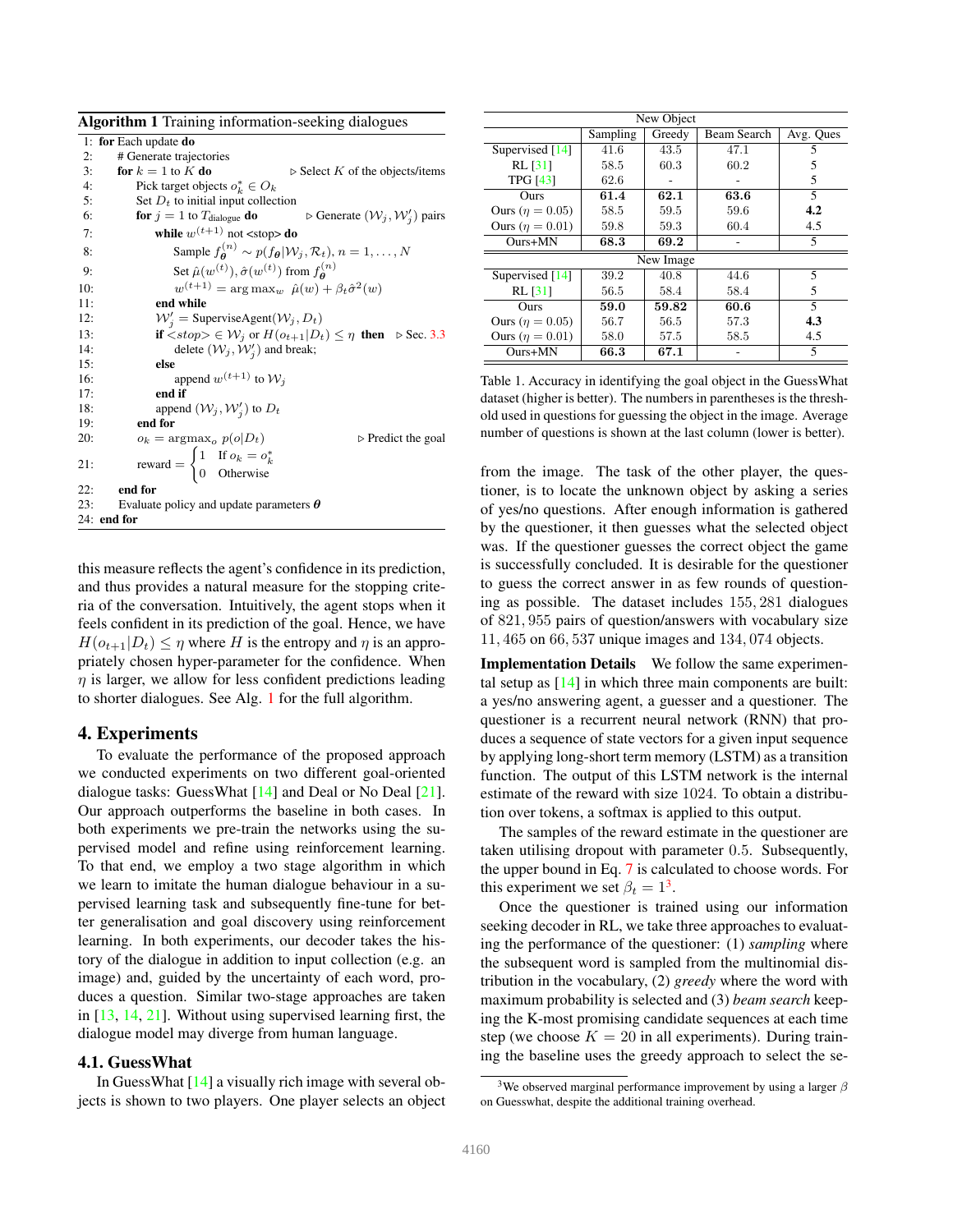



Figure 3. Sample dialogue from the GuessWhat dataset. The agent asks about a brown coat and then changes it to orange in anticipation of wrong identification.

#### quence of words as in [14].

Overall Results We compare two cases, labelled *New Object* and *New Image*. In the former the object sought is new, but the image has been seen previously. In the latter the image is also previously unseen. We report the prediction accuracy for the guessed objects. It is clear that the accuracies are generally higher for the new objects as they are obtained from the already seen images.

The results are summarised in Tab. 1. As shown, simply applying REINFORCE improves the output of the system significantly, in particular in the new image case where the generalisation is tested. This improvement is because the question generator has the chance to better explore possible questions. Additionally, the greedy approach outperforms others in the RL baseline in [31]. This illustrates that the distribution of the words obtained from the softmax in the question generator is not very peaked and the difference between the best and second best word is often small. This indicates that the prediction at test time is very uncertain and supports our approach.

Since our approach seeks uncertain words, those words are exploited at training time, which leads to lower variance (a more peaked distribution) and better performance of the greedy selection. Beam search significantly increases performance when we carry out 5 rounds (as in  $[14, 31]$ ) of question-answering. This is because the most informative words are selected by our approach which, combined with the beam-search's mechanism for forward exploration, leads to better performance.

Note that our approach is generic enough that can be used in combination with other architectures (e.g. [20, 42]). For instance, in Tab. 1 "Ours+MN" uses the Memory Network [33] and Attention mechanism [7] in the Guesser (similar to that of  $[43]$ ) which leads to better question generation. Fig. 3 shows one example produced by our dialogue generator. More examples can be found in the supplements. Ablation Study on Early Stopping In goal-oriented dialogue systems, it is desirable to make a decision as soon as possible. In this experiment, we control the dialogue length by changing the threshold  $\eta$  (see Sec. 3.3 for more details). When  $\eta$  is larger, we accept less confident predictions leading to shorter dialogues. As shown in the Tab. 1, our models achieve a comparable performance to the baseline even



Figure 4. The proportion of dialogues successful in identifying the goal object at each round in GuessWhat.

using shorter rounds of question answering. The Fig. 4 shows the proportion of dialogues successful in identifying the goal object at each round. Our model achieves higher accuracy even in the earlier rounds, e.g. at the round three.

Human Study To evaluate how well humans can guess the target object based on the questions generated by our models, we conduct a human study. Following [42], we show human subjects 50 images with generated questionanswer pairs from our model, and let them guess the objects. We ask three human subjects to play on the same split and the game is recognised as successful if at least two of them give the right answer. In our experiment, the average performance of humans was 79% compared to 52% and 70% for the supervised  $[14]$  and RL  $[31]$  models. We are even better than a model proposed in  $[42]$  (76%), which has three complex hand-crafted rewards. These results indicate that our agent can provide more useful information that can benefit a human in achieving the final goal.

## 4.2. Deal or No Deal

Here two agents receive a collection of items, and are instructed to divide them so that each item is assigned to one agent. This problem is, unlike the GuessWhat game, semicooperative game in that the goals are adversarial. Each agent's goal is to maximise its own rewards which may be in direct contradiction with its opponents goals.

Each item has a different random non-negative value for each agent. These random values are constrained so that:

|          |                           | Score                  | $%$ Agreed | % Selection    |
|----------|---------------------------|------------------------|------------|----------------|
| Baseline | Supervised [21]           | $5.4 \text{ vs. } 5.5$ | 87.9       | 50.78 vs 49.23 |
|          | $RL$ [21]                 | 7.1 vs. 4.2            | 89.9       | 55.81 vs 44.19 |
|          | $RL+Rollouts [21]$        | 8.3 vs. 4.2            | 94.4       | 60.02 vs 39.98 |
| Ours     | $\beta_t=1$               | 8.09 vs 4.08           | 92.02      | 77.13 vs 22.87 |
|          | $\beta_t=10$              | 8.27 vs 4.23           | 94.79      | 88.56 vs 11.44 |
|          | $\beta_t = 1000$          | 8.21 vs 4.33           | 94.65      | 87.05 vs 12.95 |
|          | $\beta_t = 10 +$ Rollouts | 8.58 vs 4.13           | 95.75      | 93.62 vs 6.38  |

Table 2. Prioritising words with greater uncertainty leads to better performance in negotiations.'% Selection' represents the percentage of trials in which the final decision is made by each agent.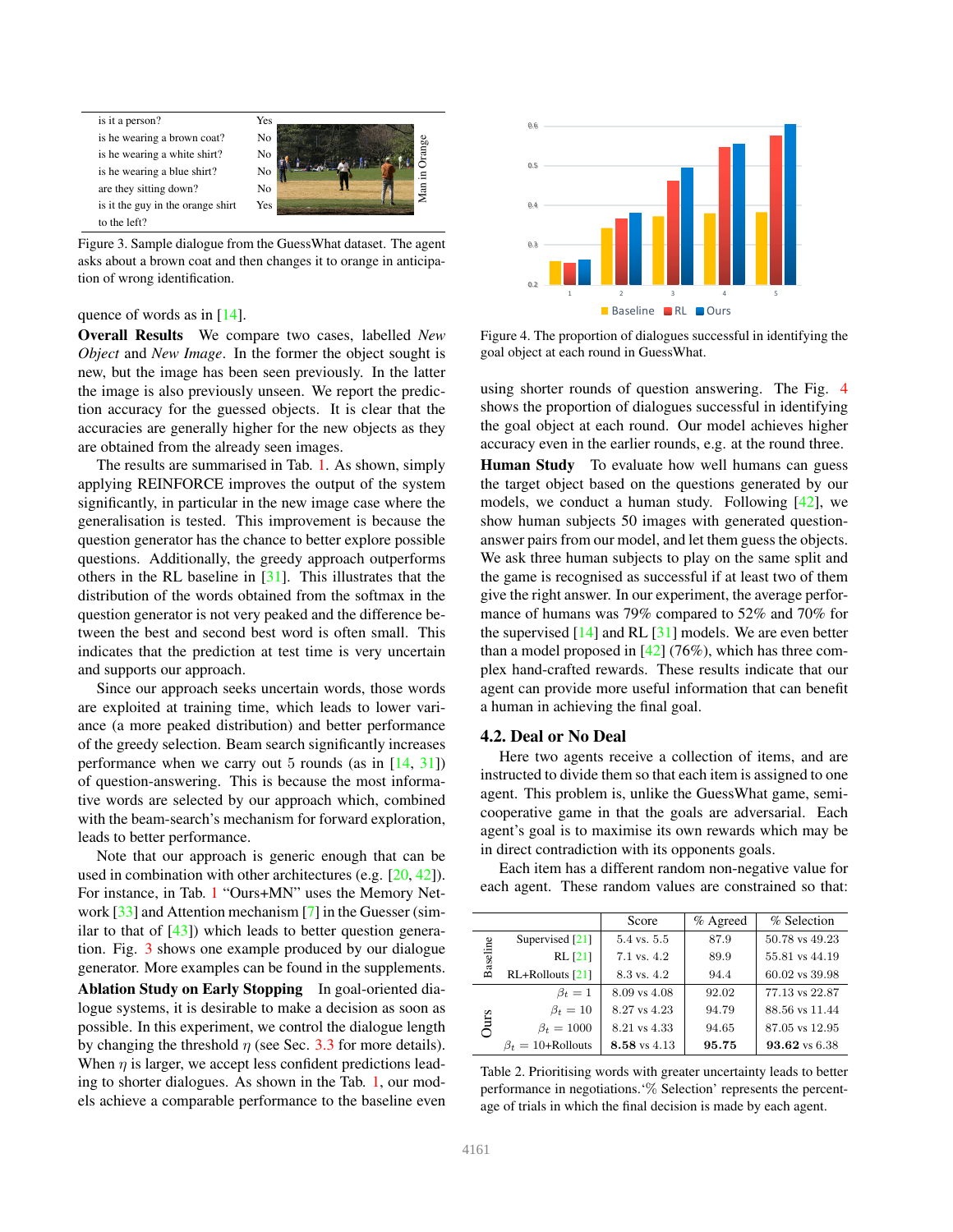(1) the sum of values for all items for each agent is 10; (2) each item has a non-zero value for at least one agent; and (3) there are items with non-zero value for both agents. These constraints are to ensure both agents cannot receive a maximum score, and that no item is worthless to both agents. After 10 turns, agents are given the option to complete the negotiation with no agreement, which is worth 0 points to each. There are 3 item types (*books*, *hats*, *balls*) in the dataset and between 5 and 7 total items in the collection.

Implementation Details The supervised learning model comprises 4 recurrent neural networks implemented as GRUs. The agent's input goal is encoded as the hidden state of a GRU with size 64. The tokens are generated by sampling from the distribution of tokens. Simple maximum likelihood often leads to accepting an offer because it is more often than proposing a counter offer. To remedy this problem, similar to the previous GuessWhat experiment, we perform goal-oriented reinforcement learning to fine-tune the model. In addition, following  $[21]$  we experimented with rollouts. That is, considering the future expected reward in the subsequent dialogue, which is similar to the beam search in the previous experiment.

Results & Ablation Analysis Results are shown in Tab. 2. We report the average reward for each agent and the percentage of agreed upon negotiations. We see that our approach significantly outperforms the baseline RL. This is due to the information-seeking behaviour of our approach that leads to the agent learning to perform better negotiations and achieve agreements when the deals are acceptable.

We also evaluate the influence of  $\beta_t$  (in Eq. 7), which controls how much the uncertainty is taken into account in selecting a word, in turn controling the extent of exploration in dialogue generation. Increasing  $\beta_t$  leads to more exploration and more confidence in the actions at the expense of later convergence. From Tab. 2, we can see that a larger  $\beta_t$ leads to better performance. We also observed that if  $\beta_t$  is too high, say 1000, it diminishes performance as the agent continues exploring (by uttering risky statements that may lead to better understanding of the agent's counterpart at the cost of losing the deal) rather than exploiting its knowledge about the best word choices at each step of the negotiation.

Tab. 3 shows examples of the negotiations generated using our model. The baseline model sometimes refuses an option that could lead to a desirable deal. She learns to be forceful in some cases, and consistent. This is because our model uncovers that by taking this risk, the counterpart may change his strategy. This is in part due to the fact that the supervised case the agent is willing to compromise quickly and our approach exploits that. This is achieved by repeating the same proposition by our model. Furthermore, our model learns to give her counterpart an option to give him a false sense of control over the negotiation, thus deceiving him. While she seems to have given-up in favour of the

| Alice: book= $(2, 0)$ hat= $(2, 5)$ ball= $(1, 0)$                                                                                                                                       |                                                                                                                                                                                                                                                                                                 |  |  |  |
|------------------------------------------------------------------------------------------------------------------------------------------------------------------------------------------|-------------------------------------------------------------------------------------------------------------------------------------------------------------------------------------------------------------------------------------------------------------------------------------------------|--|--|--|
| Bob : book= $(2, 2)$ hat= $(2, 2)$ ball= $(1, 2)$                                                                                                                                        |                                                                                                                                                                                                                                                                                                 |  |  |  |
| Our Approach vs Baseline                                                                                                                                                                 | Baseline vs Baseline                                                                                                                                                                                                                                                                            |  |  |  |
| Alice: i would like the hats<br>and the books.<br><b>Bob</b> : i need the hats and the<br>hooks<br>Alice: you can have the ball if<br><i>i</i> can have the rest<br><b>Bob</b> : ok deal | Alice: i'd like the hats and the hall<br><b>Bob</b> : you can have the ball, but i<br>need the hats and the books.<br>Alice: i need the hats and a book.<br><b>Bob</b> : no deal . i can give you the ball<br>and both books                                                                    |  |  |  |
| Alice: 10, Bob: 2 points                                                                                                                                                                 | Alice: $0$ , Bob: 4 points                                                                                                                                                                                                                                                                      |  |  |  |
| Alice: book= $(1, 0)$ hat= $(1, 7)$ ball= $(3, 1)$                                                                                                                                       |                                                                                                                                                                                                                                                                                                 |  |  |  |
| Bob : book= $(1, 9)$ hat= $(1, 1)$ ball= $(3, 0)$                                                                                                                                        |                                                                                                                                                                                                                                                                                                 |  |  |  |
| $Boh$ i would like the book and<br>the hat.<br>Alice: you can have the book<br>if i can have the rest<br><b>Bob</b> : ok, deal                                                           | <b>Bob</b> : i want the book and 2 balls<br>Alice: i need the hat and the balls<br><b>Bob</b> : i need the book and one ball<br>Alice: how about i take the hat and 1<br>hall?<br><b>Bob</b> : sorry i cant make a deal without<br>the book<br>Alice: then we will need the hat and<br>the book |  |  |  |
| Alice: 10, Bob: 9 points                                                                                                                                                                 | Alice: $\mathbf{0}$ (7) <sup>*</sup> , Bob: $\mathbf{0}$ points                                                                                                                                                                                                                                 |  |  |  |

Table 3. Samples from the negotiation experiments: Our approach is Alice and Bob is the baseline. <sup>∗</sup> is the potential reward.

other's benefit, she enforces her choice and is consistent.

## 5. Conclusion

One of the primary limitations of current goal-directed dialogue systems is their limited ability to identify the information required to achieve their goal, and the steps required to obtain it. This limitation inherent in any reinforcement learning-based system that needs to learn to acquire the information required to achieve a goal. We have described a simple extension to reinforcement learning that overcomes this limitation, and enables an agent to select the action that is most likely to provide the information required to meet their objective. The selection process is simple, and controllable, and minimises the expected regret. It also enables a principled approach to identifying the appropriate point at which to stop seeking more information, and act.

The approach we propose is based on a principled Bayesian formulation of the uncertainty in both the internal state of the model, and the process used to select actions using this state information. We have demonstrated the performance of the approach when applied to generating goaloriented dialogue, which is one of the more complex problems in its class due to the generality of the actions involved (natural language), and the need to adapt to the unknown intentions of the other participant. The proposed approach none the less outperforms the comparable benchmarks.

Acknowledgment: We gratefully acknowledge the support of NVIDIA Corporation with the donation of the Titan Xp GPU used for this research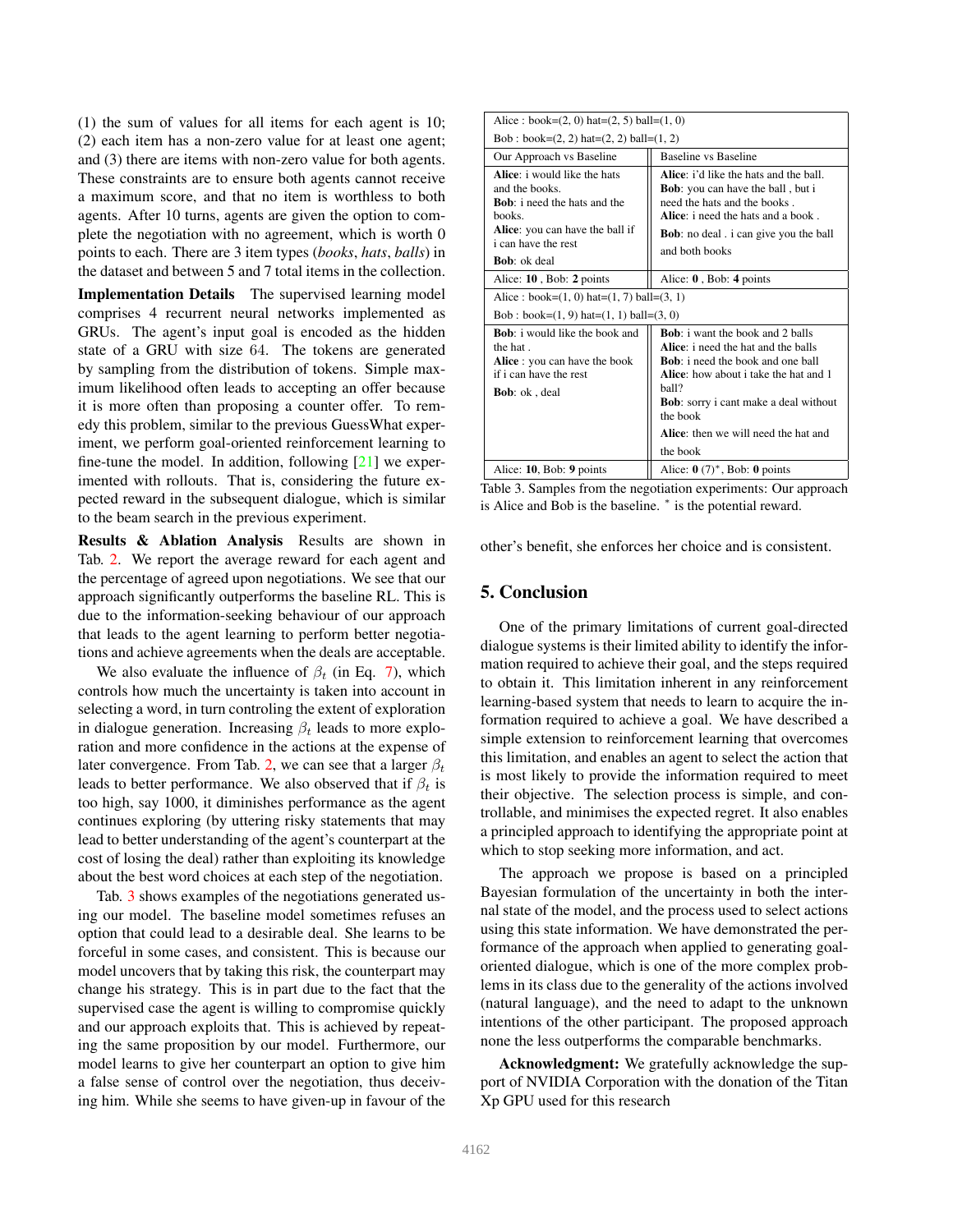# References

- [1] E. Abbasnejad, J. Domke, and S. Sanner. Losscalibrated monte carlo action selection. In *Proceedings of the Twenty-Ninth AAAI Conference on Artificial Intelligence*, pages 3447–3453. AAAI Press, 2015. 3
- [2] E. Abbasnejad, S. Sanner, E. V. Bonilla, and P. Poupart. Learning community-based preferences via dirichlet process mixtures of gaussian processes. In *Proceedings of the Twenty-Third International Joint Conference on Artificial Intelligence*, IJCAI '13, pages 1213–1219, 2013. 2
- [3] E. Abbasnejad, Q. Wu, I. Abbasnejad, J. Shi, and A. van den Hengel. An active information seeking model for goal-oriented vision-and-language tasks. *arXiv preprint arXiv:1812.06398*, 2018. 2
- [4] M. E. Abbasnejad, A. Dick, Q. Sh i, and A. van den Hengel. Active learning from noisy tagged images. 2018. 3
- [5] M. E. Abbasnejad, Q. Shi, I. Abbasnejad, A. van den Hengel, and A. R. Dick. Bayesian conditional generative adverserial networks. *CoRR*, abs/1706.05477, 2017. 3
- [6] N. Asghar, P. Poupart, J. Xin, and H. Li. Online sequence-to-sequence reinforcement learning for open-domain conversational agents. *arXiv preprint arXiv:1612.03929*, 2016. 3
- [7] D. Bahdanau, K. Cho, and Y. Bengio. Neural machine translation by jointly learning to align and translate. *CoRR*, abs/1409.0473, 2014. 7
- [8] A. Bordes, Y.-L. Boureau, and J. Weston. Learning end-to-end goal-oriented dialog. *arXiv preprint arXiv:1605.07683*, 2016. 2
- [9] K. Cho, B. van Merrienboer, D. Bahdanau, and Y. Bengio. On the properties of neural machine translation: Encoder-decoder approaches. In *Eighth Workshop on Syntax, Semantics and Structure in Statistical Translation (SSST-8), 2014*, 2014. 4
- [10] V. Dani, T. P. Hayes, and S. M. Kakade. Stochastic linear optimization under bandit feedback. 2008. 5
- [11] A. Das, S. Kottur, K. Gupta, A. Singh, D. Yadav, J. M. Moura, D. Parikh, and D. Batra. Visual dialog. 2017. 2, 3
- [12] A. Das, S. Kottur, J. M. Moura, S. Lee, and D. Batra. Learning cooperative visual dialog agents with deep reinforcement learning. *arXiv preprint arXiv:1703.06585*, 2017. 3
- [13] A. Das, S. Kottur, J. M. F. Moura, S. Lee, and D. Batra. Learning cooperative visual dialog agents with deep reinforcement learning. In *2017 IEEE International*

*Conference on Computer Vision (ICCV)*, pages 2970– 2979, 2017. 6

- [14] H. de Vries, F. Strub, S. Chandar, O. Pietquin, H. Larochelle, and A. C. Courville. Guesswhat?! visual object discovery through multi-modal dialogue. In *Conference on Computer Vision and Pattern Recognition (CVPR)*, 2017. 1, 2, 3, 4, 6, 7
- [15] C. W. Fox and S. J. Roberts. A tutorial on variational bayesian inference. *Artificial Intelligence Review*, 38(2):85–95, Aug 2012. 5
- [16] Y. Gal and Z. Ghahramani. Dropout as a Bayesian approximation: Representing model uncertainty in deep learning. *Proceedings of the 33th International Conference on International Conference on Machine Learning*, 2016. 3, 5
- [17] Y. Gal and Z. Ghahramani. A theoretically grounded application of dropout in recurrent neural networks. In *Proceedings of the 30th International Conference on Neural Information Processing Systems*, NIPS'16, USA, 2016. Curran Associates Inc. 3, 5
- [18] S. Hochreiter and J. Schmidhuber. Long short-term memory. 9:1735–80, 12 1997. 4
- [19] A. Kendall and Y. Gal. What uncertainties do we need in bayesian deep learning for computer vision? In I. Guyon, U. V. Luxburg, S. Bengio, H. Wallach, R. Fergus, S. Vishwanathan, and R. Garnett, editors, *Advances in Neural Information Processing Systems 30*, pages 5574–5584. Curran Associates, Inc., 2017. 3
- [20] S. Lee, Y. Heo, and B. Zhang. Answerer in questioner's mind for goal-oriented visual dialogue. *CoRR*, abs/1802.03881, 2018. 7
- [21] M. Lewis, D. Yarats, Y. N. Dauphin, D. Parikh, and D. Batra. Deal or No Deal? End-to-End Learning for Negotiation Dialogues. *ArXiv e-prints*, 2017. 2, 4, 6, 7, 8
- [22] J. Li, W. Monroe, A. Ritter, M. Galley, J. Gao, and D. Jurafsky. Deep reinforcement learning for dialogue generation. *arXiv preprint arXiv:1606.01541*, 2016. 1, 2, 3
- [23] J. Li, W. Monroe, T. Shi, A. Ritter, and D. Jurafsky. Adversarial learning for neural dialogue generation. *arXiv preprint arXiv:1701.06547*, 2017. 2
- [24] Z. Lipton, X. Li, J. Gao, L. Li, F. Ahmed, and L. Deng. Bbq-networks: Efficient exploration in deep reinforcement learning for task-oriented dialogue systems. *arXiv preprint arXiv:1711.05715*, 2017. 3
- [25] O. Pietquin, M. Geist, S. Chandramohan, and H. Frezza-Buet. Sample-efficient batch reinforcement learning for dialogue management optimization.